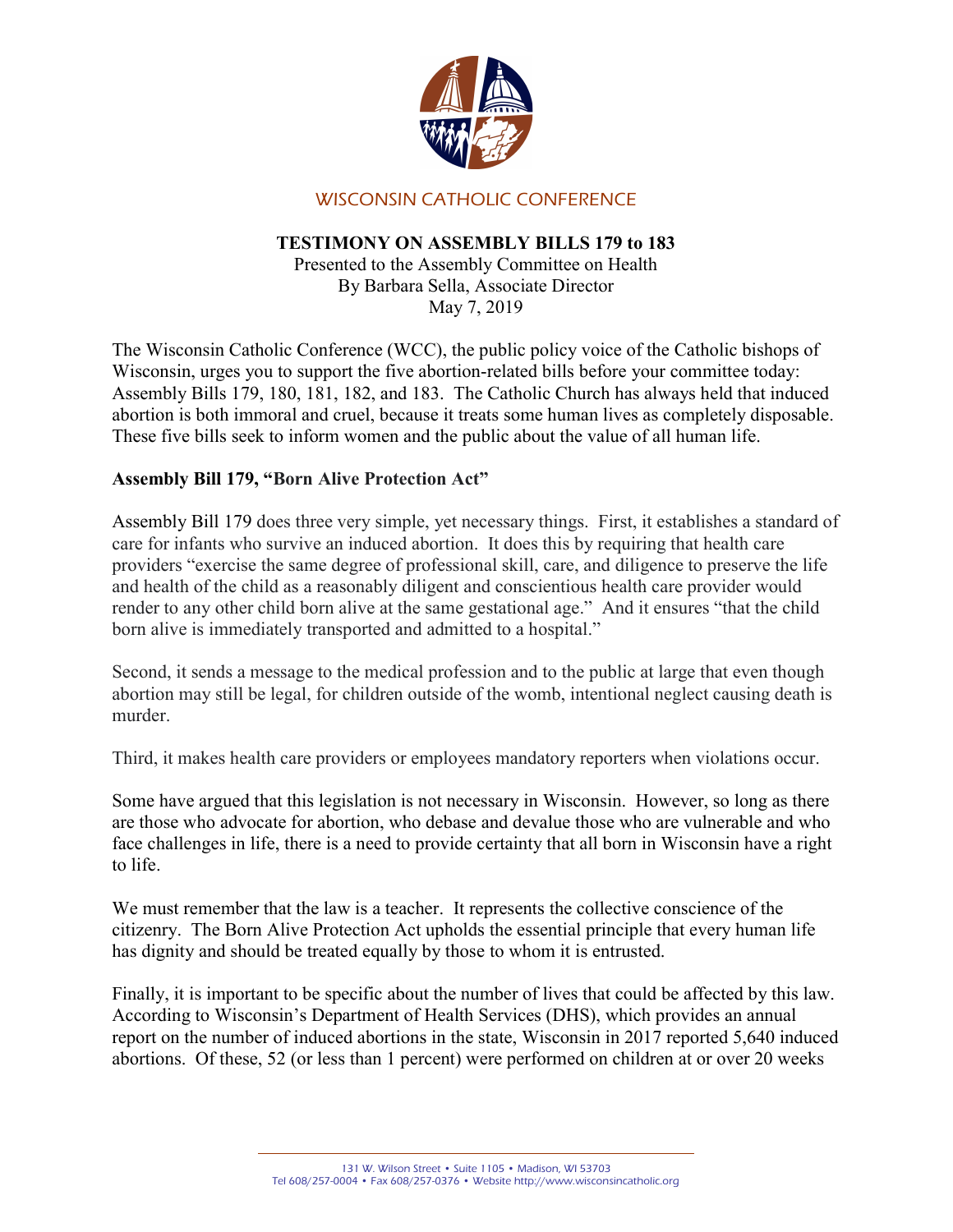gestation.<sup>1</sup> It is these children who are the ones who might survive an attempted abortion, because an increasing number of children are viable even as early as 20 weeks. For example, a 2019 study has found that in Sweden, where neonatal care is more advanced than in the U.S., "For infants younger than 22 weeks, the survival rate has improved from 3.6 percent to 20 percent over the last decade, and for those born at 26 weeks, eight in 10 survive."<sup>2</sup>

While the WCC supports this bill, there are ways in which it could be improved. First, since most late-term abortions are of children who are thought to have little chance of surviving more than a few days, weeks, or months, we believe that more information should be given to the birth parents regarding their options. They should be informed about advancements in maternal health and premature treatments and survival rates. Parents should have the option of utilizing perinatal hospice. This type of hospice cares for infants and their families when death may be imminent. Wisconsin is fortunate to have some excellent perinatal hospice programs. Too few parents, however, are aware of the support they could receive there.

Birth parents should also be informed about the demand for adoption of children with Downs Syndrome and other serious, but not life-threatening, conditions. Finally, the State should require abortion providers to provide additional data on the complications related to abortion procedures, as well as the options provided to parents, so that lawmakers and citizens can have a better idea of what the abortion industry is doing.

#### Assembly Bill 180, "A Woman's Right to Know Act"

Assembly Bill 180 requires that a woman seeking an abortion via medication be informed that she may be able to continue her pregnancy if she seeks immediate medical assistance to counteract the effects of the first administration of the abortion drug.

The bill updates Wisconsin's informed consent laws in light of new medical practices. In the case of a medication abortion, there is growing evidence that it may be possible for a woman to reverse the effect of the first drug, mifepristone, by getting an injection of progesterone. Critics of this procedure say that it has not been scientifically proven to work. While more study may be needed to improve outcomes and better understand long-term impacts, the fact is that there are children alive in the world today because their mothers utilized this treatment option.

AB 180 also requires that abortion providers report additional information to the DHS. Much of the discussion surrounding the legislation before this Committee would have been better served by greater access to data and information. By knowing how and why women seek abortions, we can learn more about the emotional, economic, social, psychological, and physical challenges women, parents, families, and children face in our society. Without data to track trends, how can we accurately assess whether women and families are truly being provided with all options? Abortion supporters herald the benefits of abortion. Surely then, they cannot object to the further

 $\overline{a}$ 

<sup>&</sup>lt;sup>1</sup> https://www.dhs.wisconsin.gov/publications/p45360-17.pdf, p. 14.

<sup>&</sup>lt;sup>2</sup> Cited in https://medicalxpress.com/news/2019-03-sweden-world-extremely-preterm-babies.html. The 2019 study: https://jamanetwork.com/journals/jama/article-abstract/2728924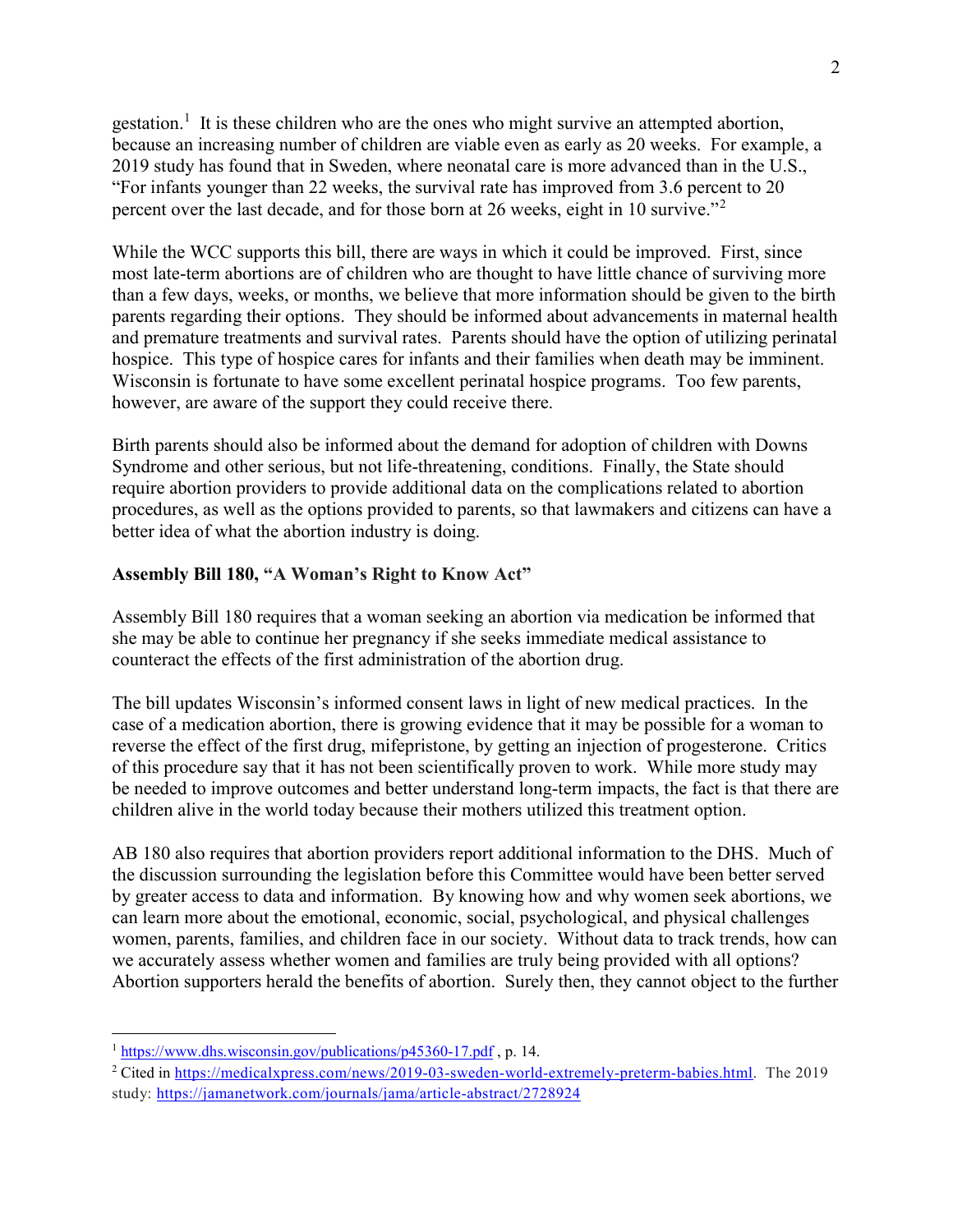gathering of evidence and information on how it is practiced. Women and the public have a right to know.

### Assembly Bill 182, Selective Abortions

Assembly Bill 182 prohibits abortions solely because of race, color, national origin, ancestry, sex, or disability.

In 2012, the Guttmacher Policy Review issued a paper on sex-selective abortions, which recognized the widespread use of such abortions in Asian countries.<sup>3</sup> The paper concluded that the real way to stop sex-selection abortions is not to prohibit such abortions, but to address the underlying conditions that can lead to them, namely an end to poverty and violence, and an increase in access to health care and education for women.

We agree that there is much work to be done on these underlying issues. The Catholic Church runs charities, hospitals, schools, and prison ministries precisely to assist the most vulnerable. Here in Wisconsin, the bishops have long supported efforts to expand educational opportunities, increase access to health care, improve wages and employment, increase housing, reform criminal justice, and welcome immigrants.

But serving the needs of the poor – as vital as it is – is not enough to halt the spread of selective abortions or abortion in general. For that to happen, a cultural shift must take place and the law can play an important part in that shift. The law signals what is and is not acceptable behavior. Choosing to abort based on sex, race, or disability is simply wrong.

True freedom is not absolute choice – a choice without limits. True freedom involves living in such a way that one does not deny freedom to others. AB 182 forces us to confront once again the question of what truly furthers respect for women: absolute freedom that would deny the right to life to a girl because she is not a boy, or an affirmation that her life is worthy of respect both inside and outside the womb.

## Assembly Bills 181 & 183, Medical Assistance Certification

Assembly Bills 181 and 183 prohibit the DHS from certifying a private abortion services provider or affiliate under the Medical Assistance program. AB 183 provides an exemption for facilities that perform abortions in order to save the life of the mother, to prevent grave, longlasting damage to her health due to a prior medical condition, or when the pregnancy is the result of rape or incest.

Both bills have a clear and straightforward objective: they affirm that funds held by public authorities are prohibited from being used to subsidize the performance of abortions. Since 1919, the bishops of the United States have been vocal advocates of the idea that all Americans should enjoy access to affordable health care, especially those who are vulnerable or of limited

 $\overline{a}$ <sup>3</sup> https://www.guttmacher.org/gpr/2012/05/problem-and-solution-mismatch-son-preference-and-sex-selectiveabortion-bans